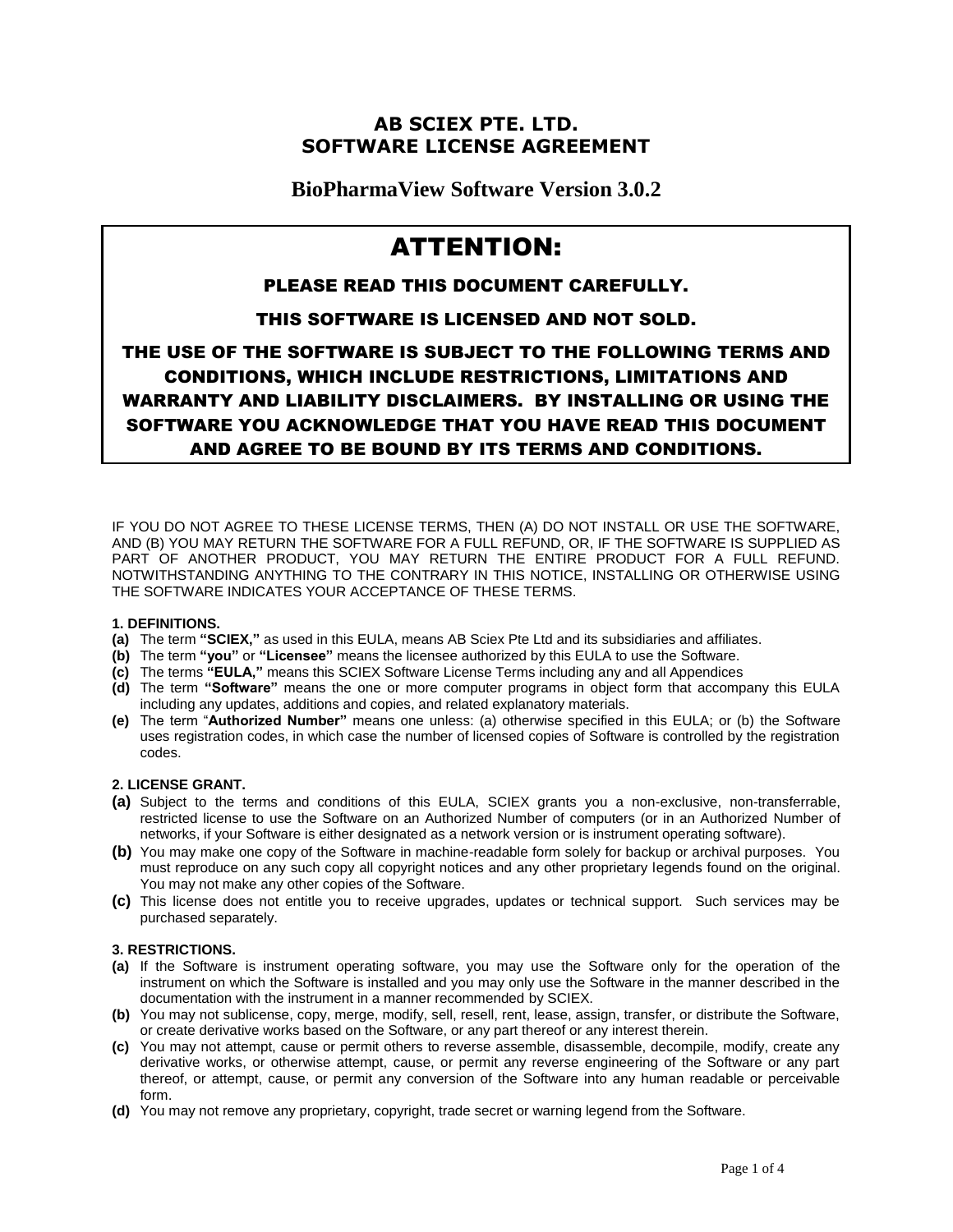**4. THIRD PARTY SOFTWARE & RESTRICTIONS.** This Software may include software products licensed by third party provider(s) including, but not limited, to those as set forth in Appendix A. In addition, the Software may enable you to run multiple instances of third-party software and application programs. Such third party's software is provided "As Is" and use of such software shall be governed by the terms and conditions referenced in Appendix A (Third Party Products Additional Licensing Terms & Conditions). In the event the third party's terms and conditions are not provided in Appendix A, such third party's software is provided "As Is" without warranty of any kind and this EULA shall apply to all such third party software providers and third party software as if they were SCIEX and the Software respectively. You are responsible for reviewing and complying with any licenses necessary to use any such thirdparty software. Such licenses may be included in your SCIEX installation package.

#### **5. OWNERSHIP.**

- **(a)** You acknowledge that the Software in human-readable (source code) form, including its structure, sequence, and organization, is and remains the confidential trade secret of SCIEX. The Software, including its structure, organization, code, user interface and associated documentation, is a proprietary product of SCIEX or its suppliers, and is protected by international laws of copyright. The law provides for civil and criminal penalties for anyone in violation of the laws of copyright.
- **(b)** Title, ownership rights and intellectual property rights in and to the Software shall at all times remain with SCIEX or their respective owners. All rights not specifically granted by this EULA, including Federal and international copyrights, are reserved by SCIEX or their respective owners.

**6. TRIAL VERSIONS.** If the Software is provided to you on a trial basis, you are hereby notified that license management software may be included to automatically cause the Software to cease functioning at the end of the trial period.

**7. EXPORT REQUIREMENTS.** If you export, re-export or import the Software, technology or technical data licensed hereunder, you assume responsibility for complying with applicable laws and regulations and for obtaining required export and import authorizations. You will not export, re-export or import, directly or indirectly, the Software into any country prohibited by the United States Export Administration Act and the regulations thereunder or other applicable United States law. SCIEX may terminate this EULA immediately if you are in violation of any applicable laws or regulations.

**8. U.S. GOVERNMENT END USERS.** The Software is a "commercial item," as that term is defined in 48 C.F.R. 2.101 (Oct. 1995), consisting of "commercial computer software" and "commercial computer software documentation," as such terms are used in 48 C.F.R. 12.212 (Sept. 1995). Consistent with 48 C.F.R. 12.212 and 48 C.F.R. 227.7202-1 through 227.7202-4 (June 1995), all U.S. Government End Users acquire the Software with only those rights set forth herein.

**9. EUROPEAN COMMUNITY END USERS.** If this Software is used within a country of the European Community, nothing in this EULA shall be construed as restricting any rights available under the European Community Software Directive, O.J. Eur. Comm. (No. L. 122) 42 (1991).

#### **10. LIMITED WARRANTY and LIMITATION OF REMEDIES.**

- **(a)** SCIEX warrants that for a period of ninety (90) days from the date of shipment to you of the media on which the Software is stored ("**Warranty Period**"), (a) such media will be free from defects in materials or workmanship and (b) the Software will comply substantially with the written specifications for the Software. If during the Warranty Period, the media on which Software is delivered proves to be defective, SCIEX will repair or replace such media, at SCIEX's option. If during the Warranty Period, the Software fails to comply substantially with its written specifications, SCIEX will repair or replace the Software so that it shall so comply, or, at SCIEX's option, refund the fees paid by you for the Software that exhibits such noncompliance. The foregoing shall be your sole remedy and SCIEX's sole responsibility for any breach of warranty hereunder. You assume full responsibility for: (i) the selection of the Software; (ii) the proper installation and use of the Software; (iii) verifying the results obtained from the use of the Software; and (iv) taking appropriate measures to prevent loss of data. Notwithstanding anything to the contrary in this EULA and without in any way limiting SCIEX's other disclaimers of warranties, SCIEX does not warrant that the quality or performance of the Software will meet your requirements or that you will be able to achieve any particular results from use of the Software or that the Software will operate free from error.
- **(b)** EXCEPT AS EXPRESSLY SET FORTH ABOVE, THE SOFTWARE IS LICENSED TO YOU "AS IS" SCIEX MAKES NO OTHER WARRANTIES OF ANY KIND WHATSOEVER, EXPRESS OR IMPLIED, WITH RESPECT TO THE SOFTWARE, INCLUDING BUT NOT LIMITED TO WARRANTIES OF FITNESS FOR A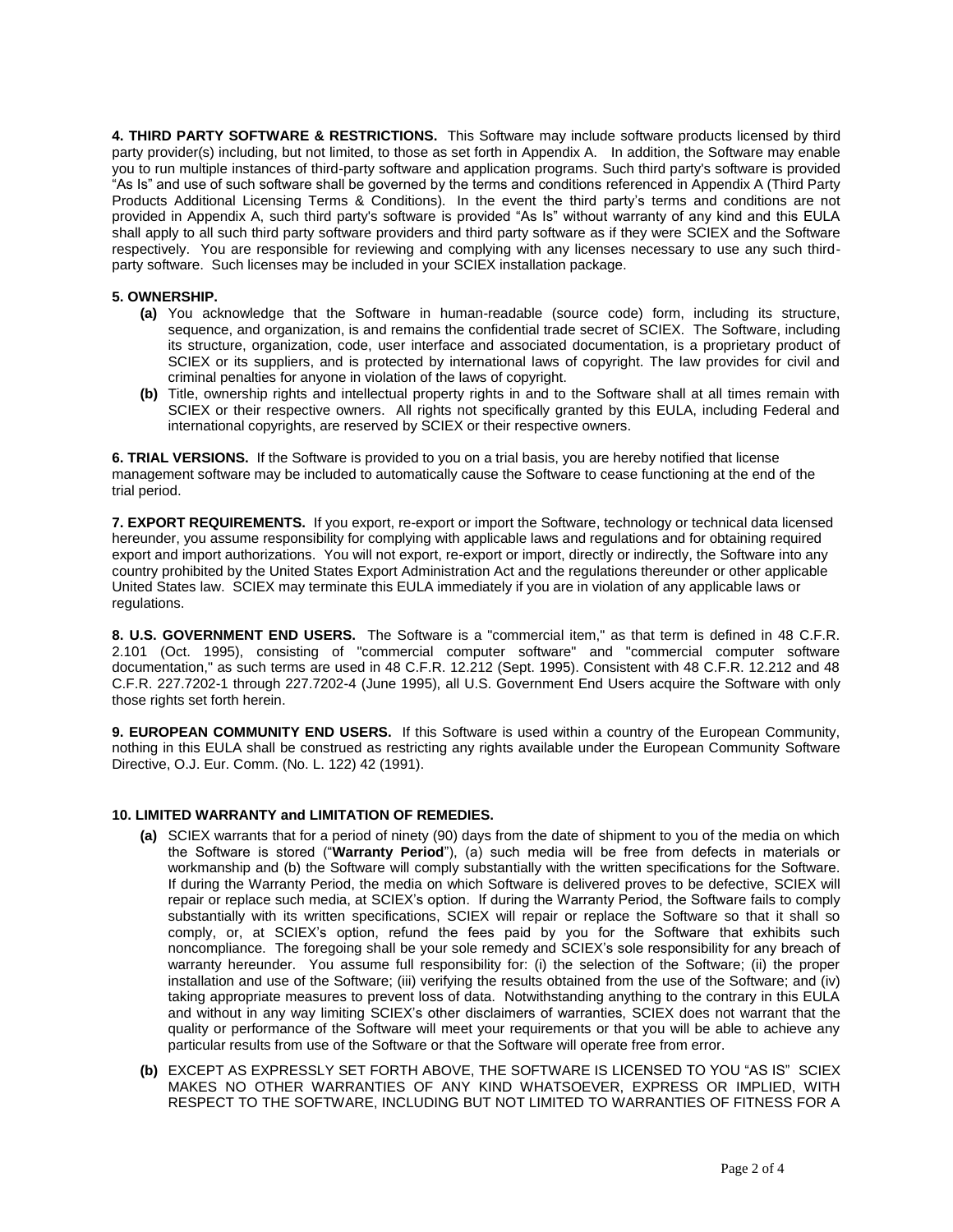PARTICULAR PURPOSE OR MERCHANTABILITY OR THAT THE SOFTWARE IS NON-INFRINGING. ALL OTHER WARRANTIES ARE EXPRESSLY DISCLAIMED.

**11. LIMITATION OF LIABILITY.** IN NO EVENT SHALL SCIEX BE RESPONSIBLE OR LIABLE, WHETHER IN CONTRACT, TORT, WARRANTY OR UNDER ANY STATUTE OR ON ANY OTHER BASIS FOR SPECIAL, INDIRECT, INCIDENTAL, MULTIPLE, PUNITIVE, OR CONSEQUENTIAL DAMAGES, EVEN IF SCIEX IS ADVISED IN ADVANCE OF THE POSSIBILITY OF SUCH DAMAGES, INCLUDING WITHOUT LIMITATION DAMAGES ARISING FROM OR RELATED TO LOSS OF USE, LOSS OF DATA, DOWNTIME, OR FOR LOSS OF REVENUE, PROFITS, GOODWILL OR BUSINESS OR OTHER FINANCIAL LOSS. IN ANY CASE, THE ENTIRE LIABILITY OF SCIEX AND ITS AGENTS, CONSULTANTS, CONTRACTORS AND SUPPLIERS UNDER THIS EULA, OR ARISING OUT OF THE USE OF THE SOFTWARE, SHALL NOT EXCEED IN THE AGGREGATE THE TOTAL FEES PAID UNDER THIS EULA.

**12. TERMINATION.** You may terminate this EULA by discontinuing use of the Software, removing all copies from your computers and storage media, and returning the Software, and all copies thereof, to SCIEX. SCIEX may terminate this EULA if you fail to comply with all of its terms, in which case you agree to discontinue using the Software, remove all copies from your computers and storage media, and return the Software, and all copies thereof, to SCIEX.

#### **13. GENERAL.**

This EULA shall be governed by laws of the Commonwealth of Massachusetts, U.S.A., exclusive of its conflict of laws provisions. This EULA shall not be governed by the United Nations Convention on Contracts for the International Sale of Goods. This EULA contains the complete agreement between the parties with respect to the subject matter hereof, and supersedes all prior or contemporaneous agreements or understandings, whether oral or written. If a court of competent jurisdiction holds any provision of this EULA invalid or unenforceable for any reason, that provision will be enforced to the maximum extent permissible, and the remaining provisions of this EULA will remain in full force and effect. The controlling language of this EULA, and any proceedings relating to this EULA, shall be English. The headings to the sections of this EULA are used for convenience only and shall have no substantive meaning. All questions concerning this EULA shall be directed to: AB Sciex, 500 Old Connecticut Path, Framingham MA U.S.A., Attention: Legal Department.

Unpublished rights reserved under the copyright laws of the United States. AB Sciex LLC, 500 Old Connecticut Path, Framingham, MA 01701 U.S.A.

© 2019 AB SCIEX V 3/2019